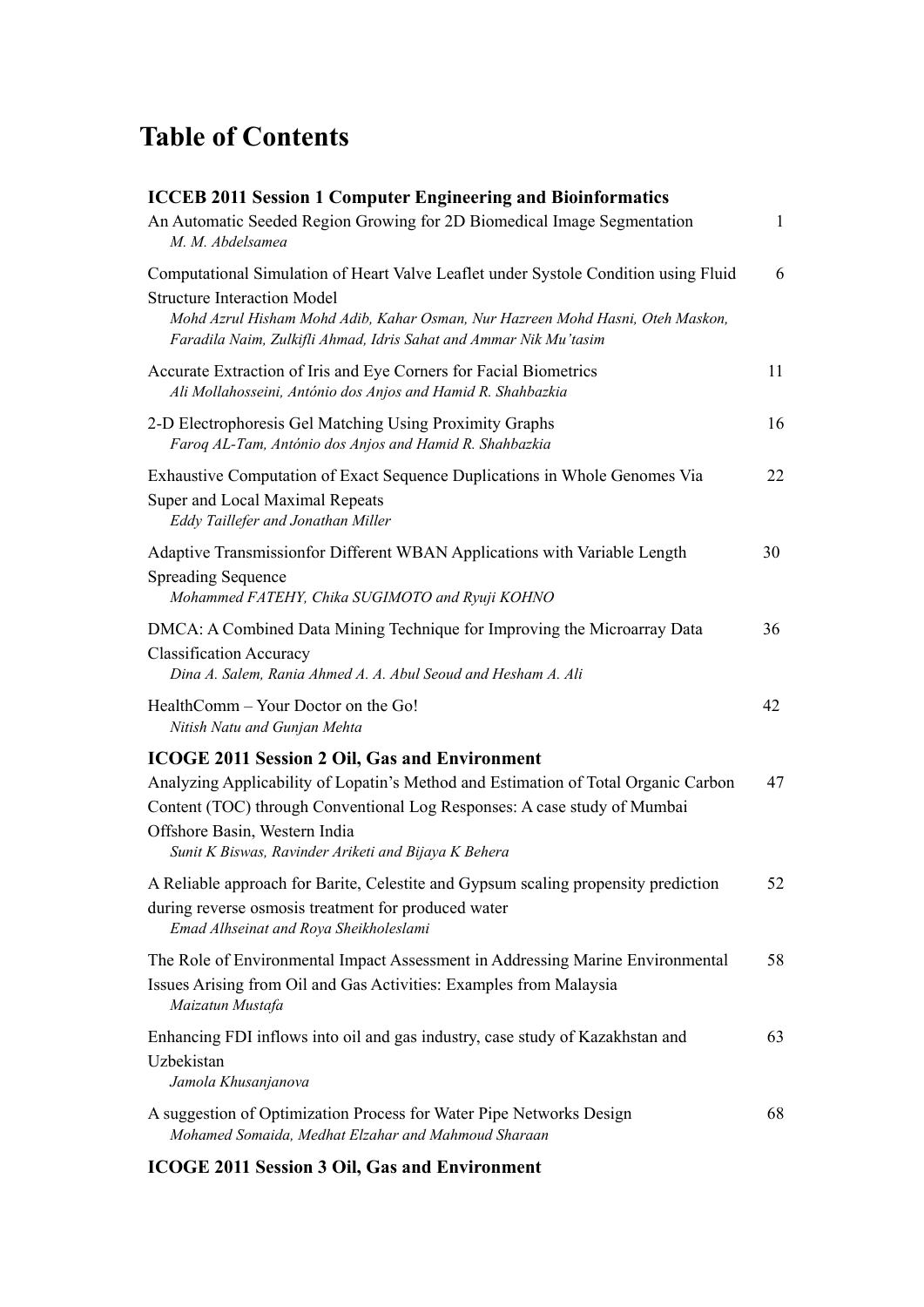| Health care waste management in the hospital of Batna city (Algeria)<br>Linda SEFOUHI, Mahdi KALLA and Leila AOURAGH                                                                                                                 | 74  |
|--------------------------------------------------------------------------------------------------------------------------------------------------------------------------------------------------------------------------------------|-----|
| Impact of the Proposed Oil Refinery to Sediment Yield in River Mati and Tok Kassim,<br>Kedah Malaysia                                                                                                                                | 79  |
| Mohd Ekhwan Toriman, Mazlin Mokhtar, Rahmah Elfithri and Nor Azlina Abdul Aziz                                                                                                                                                       |     |
| The Relevance of Transport in Gas Logistics in Nigeria<br>Hauwa'u Yakubu-Wokili                                                                                                                                                      | 84  |
| Go from $H_2S$ to S in One Step: Use of Heteropoly Compound Solution as Efficient<br>Absorbent and the Effect of Metal Sulfide Additive<br>Jing Wang, Rui Wang and Yunqian Ma                                                        | 89  |
| Seed Germination and Seedling Performance of Jatropha Curcas 1. Fruit Based on<br>Color at Two Different Seasons in Northern Philippines<br>Charlie B. Batin                                                                         | 94  |
| <b>ICEBS 2011 Session 4 Environment and BioScience</b>                                                                                                                                                                               |     |
| Ecosystem's Services Approach from an Economic Perspective<br>Giani Gradinaru                                                                                                                                                        | 101 |
| Solanum nigrum L., a Nutraceutical Enriched Herb or Invasive Weed?<br>Hemen Sarma and Aniruddha Sarma                                                                                                                                | 105 |
| $dps'$ : An H <sub>2</sub> O <sub>2</sub> Inducible Promoter for High Level Protein Production in <i>Escherichia</i><br>coli<br>Piyush P. Sethia, K. Krishnamurthy Rao and Santosh B. Noronha                                        | 110 |
| Utilization of Marble and Granite Waste in Concrete Bricks<br>Rania Hamza, Salah El-Haggar and Safwan Khedr                                                                                                                          | 115 |
| Analysis of Passive Remediation of Contaminated Groundwater with Dimensionless<br><b>Numbers</b>                                                                                                                                     | 120 |
| Jong Soo Cho, Soon Mi Kim1 and Ioan Iordache                                                                                                                                                                                         |     |
| <b>ICEBS 2011 Session 5 Environment and BioScience</b><br>Possible Use of Renewable Industrial By-products in Environmentally-Friendly<br><b>Agricultural Production</b><br>Brigitta Tóth, László Lévai, Imre Vágó and Szilvia Veres | 124 |
| The Application of Law on Pollution Control towards Marine Biodiversity<br>Conservation in Malaysia<br>Dr. Maizatun Mustafa and Dr. Mariani Ariffin                                                                                  | 129 |
| Measurement of Intermolecular Interactions of Hydroxamic Acids in DMSO<br>Piyush Thakur and Rama Pande                                                                                                                               | 134 |
| Physico-Chemical Parameters of Hydroxamic Acids<br>Sandhya Patre and Rama Pande                                                                                                                                                      | 140 |
| Determinants of Ecosystem Change<br>Cosmin Joldes                                                                                                                                                                                    | 144 |
| <b>ICEBS 2011 Session 6 Environment and BioScience</b><br>Research on Rainfall Infiltration Regime into the Waste Dumps Body from Mining<br><b>Basin Motru</b>                                                                       | 150 |